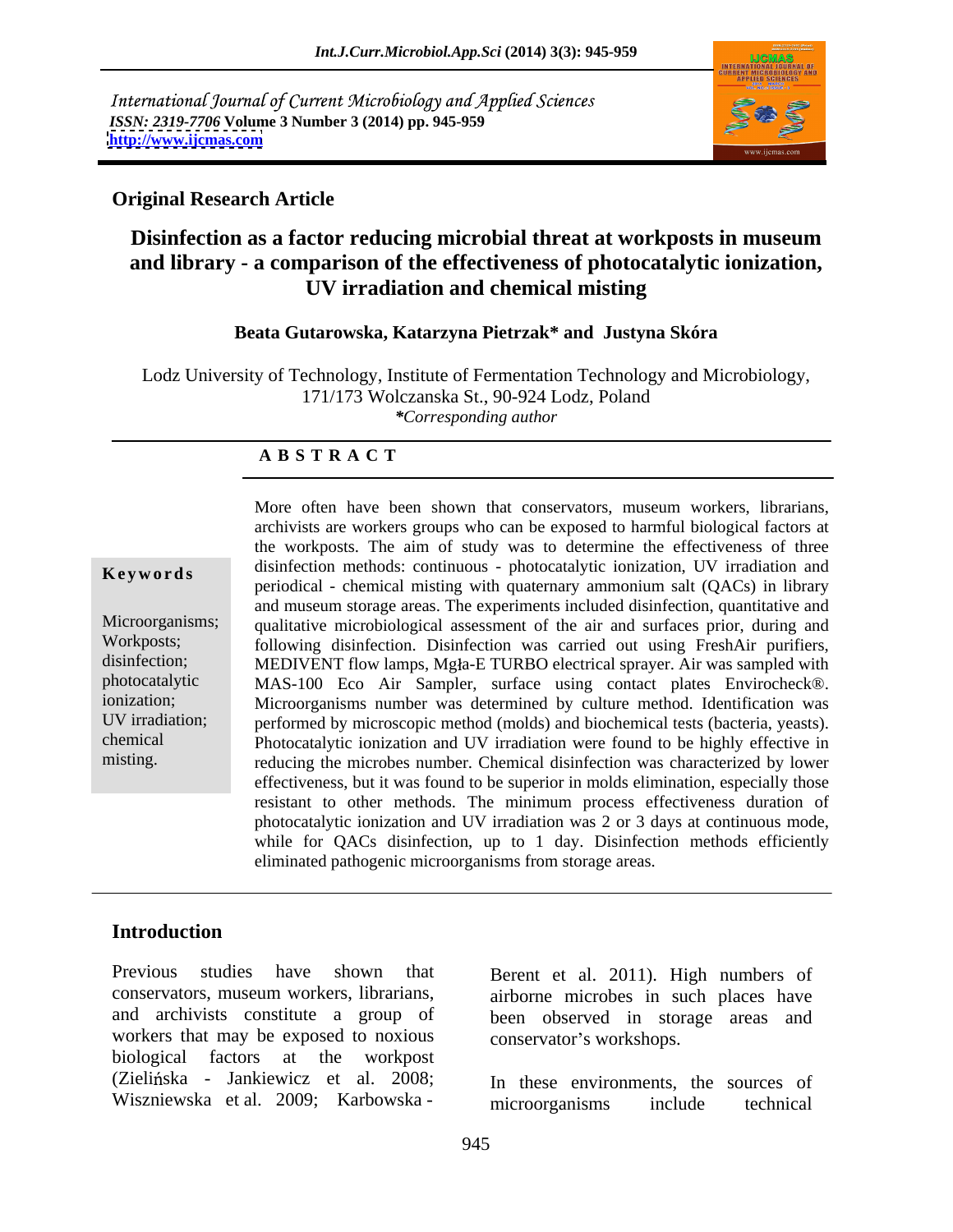materials contaminated by practice, such areas are not disinfected. microorganisms, e.g., paper, fabrics, The use of UV irradiation for effective wood, and leather. Many microbes elimination of microorganisms from contribute to degradation of historical hospital and laboratory environments is objects and archival materials. Examples well known (Beggs and Sleigh 2002). The of biodeterioration include weakening or UV flow lamps manufactured these days loosening of paper, books overgrown with can be safely used in the presence of fungi and foxing, mostly appearing in the personnel because generated UV radiation form of loss of structure, discoloration on is completely contained within the device. the surface and the presence of filamentous fungi and slimy substances (Mandrioli et al. 2003; Strzelczyk 2004; Sterflinger 2010). The missing for disinfection. Outernary

Due to the high susceptibility of the widely employed as they exhibit strong materials in question to microbial growth, antimicrobial properties, are readily in the storage areas of libraries and soluble in water, do not destroy the museums certain precautions should be taken, such as limited lighting, low efficient. The chemical preparations are temperature (16 18°C), and relative sprayed in the absence of humans; due to humidity in the range of  $40-50\%$  the small size of droplets  $(5-50 \mu m)$ , the (Nyuksha 1979; ISO 11799:2003). mist is highly penetrating for the air in However, it is often impossible to comply with these requirements, especially those concerning the microclimate, due to the location of storage areas, which are often situated in cellars, are not properly the use of the photocatalytic ionization insulated from the ground, and lack method for purification of water, filters, ventilation. The presence of dust and air in office and commercial buildings contamination in the form of organic (Fujishima and Zhang 2006; Pietrzak and material additionally contributes to the growth of microorganisms. on producing reactive oxygen species,

Work with materials contaminated by microorganisms may affect the health of diseases of this group of workers include a used for the sanitation of museum and SBS (Sick Building Syndrome) and al. 2009; Singh et al. 2010). Therefore, it protection to the staff at the workpost and (photocatalytic ionization and UV maintain hygiene of the storage areas. In irradiation) and one periodical method

elimination of microorganisms from

cosmetic, pharmaceutical, and biotechnological plants use chemical misting for disinfection. Quaternary ammonium compounds (QACs) are antimicrobial properties, are readily disinfected surfaces, and are highly disinfected rooms (Carson et al. 2008; Manivannan 2008).

Numerous studies have been devoted to Gutarowska 2013). This method is based which inactivate microbial cells (Greist et al. 2002; Dalrymple et al. 2010).

the personnel. Indeed, the occupational The above-mentioned methods may be allergies, upper respiratory tract infections, library storage areas. However, the dermatoses, and other disorders linked to effectiveness of these methods should be the presence of fungi in buildings, such as examined at such workposts due to the mycoses (Flannigan 1989; Wiszniewska et The objective of this work was to is essential to both provide personal disinfection methods – two continuous used for the sanitation of museum and special conditions and types of microflora. determine the effectiveness of three (photocatalytic ionization and UV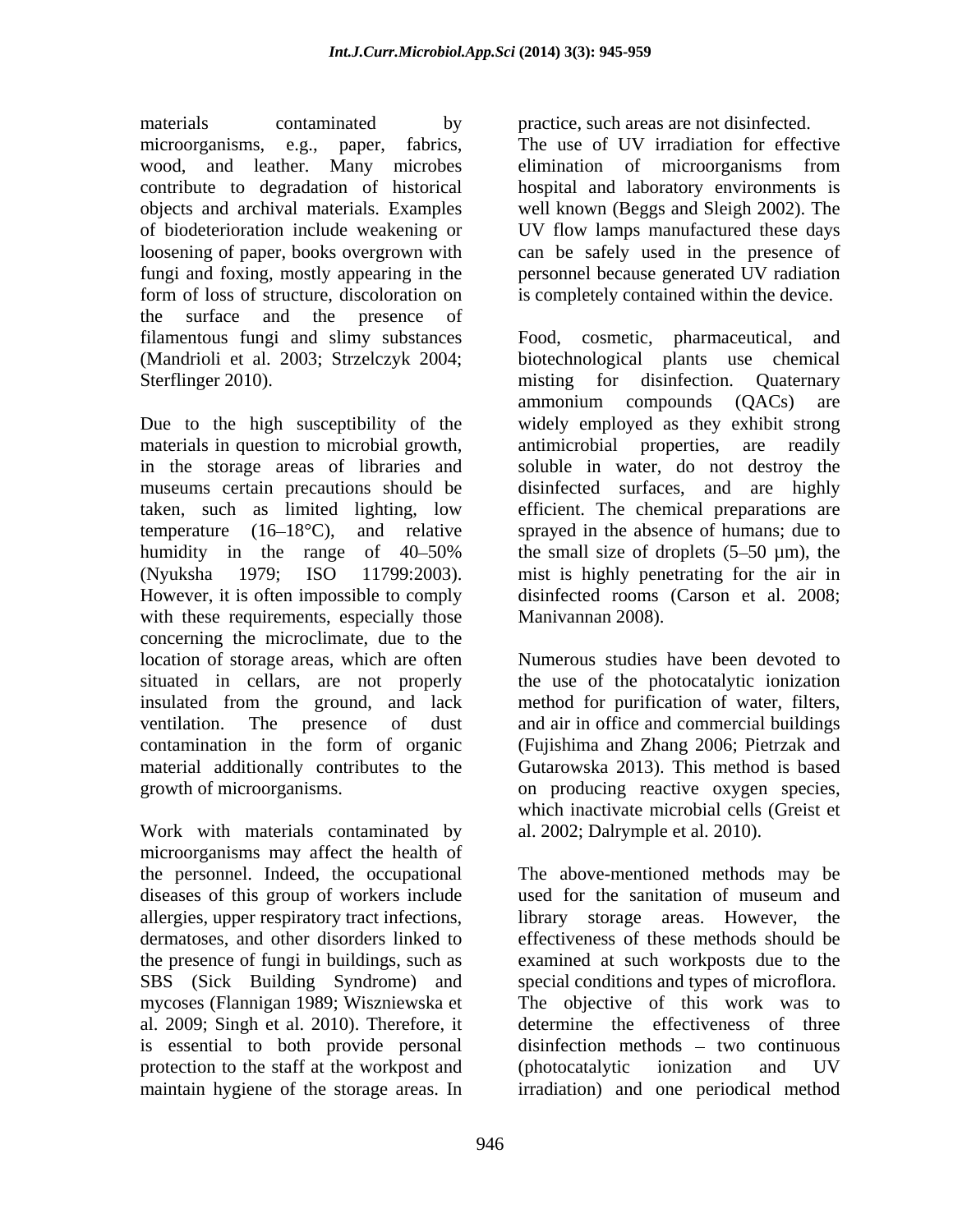surfaces prior to, during, and following the process of disinfection (depending on the

# **Description of museum and library**

Experiments were conducted in 1 museum and 1 library room. The museum storage room had a volume of  $220 \text{ m}^3$  and mainly stored flags, banners, and historical had a volume of  $68 \text{ m}^3$  and stored popular science books and magazines. The rooms were not equipped with a ventilation To ascertain whether ozone was emitted to system and molds were observed on some the air during the processes of system, and molds were observed on some the air during the processes of photocatalytic ionization and UV

Temperature and humidity in the tested rooms were determined using a PWT-401 New Zealar<br>hyprometer (Elmetron Poland) 0.001 ppm. hygrometer (Elmetron, Poland).

Disinfection was carried out by three methods at about 1 month intervals. All equipment used for disinfection was safety

The first process was conducted using employing the photocatalytic ionization method with a wavelength 254 nm, capacity of  $235 \text{ m}^3/\text{h}$ . The purifiers were used in a 24 h mode. Two purifiers were used in the museum, and one in the library; they were placed in the central part of the rooms. In the museum, two devices afforded 2 air changes per hour, while in

(chemical misting with QACs) in library the library the one device afforded 3 air and museum storage areas. The changes per hour. Prior to starting the experiments included disinfection as well purifiers, reference samples were taken, as quantitative and qualitative and subsequently experimental samples microbiological assessment of the air and were collected after 2, 3, and 7 days of continuous purification.

method used). Subsequent disinfection was conducted **Materials and Methods** with a wavelength 254 nm, capacity of **storage rooms** distributed evenly in the rooms (3 lamps in <sup>3</sup> and mainly library. Prior to turning the lamps on, a documents, while the library storage room Experimental samples were collected after <sup>3</sup> and stored popular 2, 3, and 7 days of continuous purification. using UV flow lamps (Medivent, Poland), 150 m 3 /h each, operating in a 24 h mode. The lamps were placed on stands the museum and 1 in the library). The capacity of the lamps ensured 2 air changes per hour in the museum and in the reference sample was taken  $(t=0)$ . Experimental samples were collected after

stored objects.<br>
stored objects.<br>
Stradiation ozone concentration was<br>
stradiation ozone concentration was To ascertain whether ozone was emitted to the air during the processes of photocatalytic ionization and UV irradiation, ozone concentration measured with an S-200 meter (Aeroqual, New Zealand) with a limit of detection of 0.001 ppm.

**Disinfection** was **Chemical** misting disinfection was certified by producers. sprayer (DEZ DER, Poland) with a FreshAir purifiers (Vollara, USA) um. The chemical used for disinfection 3 /h. The purifiers were didecyl-N,N-dimethylammonium chloride Chemical misting disinfection was conducted using a Mgla-E TURBO electrical sprayer (Poltech sp. z o.o., Poland) with a capacity of 60 L/h in the library, and an Igeba TF 35 thermal capacity of 30 L/h in the museum. The size of the droplets produced was  $0.5-50$ was based on quaternary ammonium salts with the main component being N,N,n,n-[CAS 7173-51-5]. The preparation had a concentration of 1  $g/m<sup>3</sup>$ . The sprayers  $3 \text{ The answer}$ . The sprayers worked for 20 min. Samples for analysis of microbiological contamination of the air and surfaces in the storage rooms were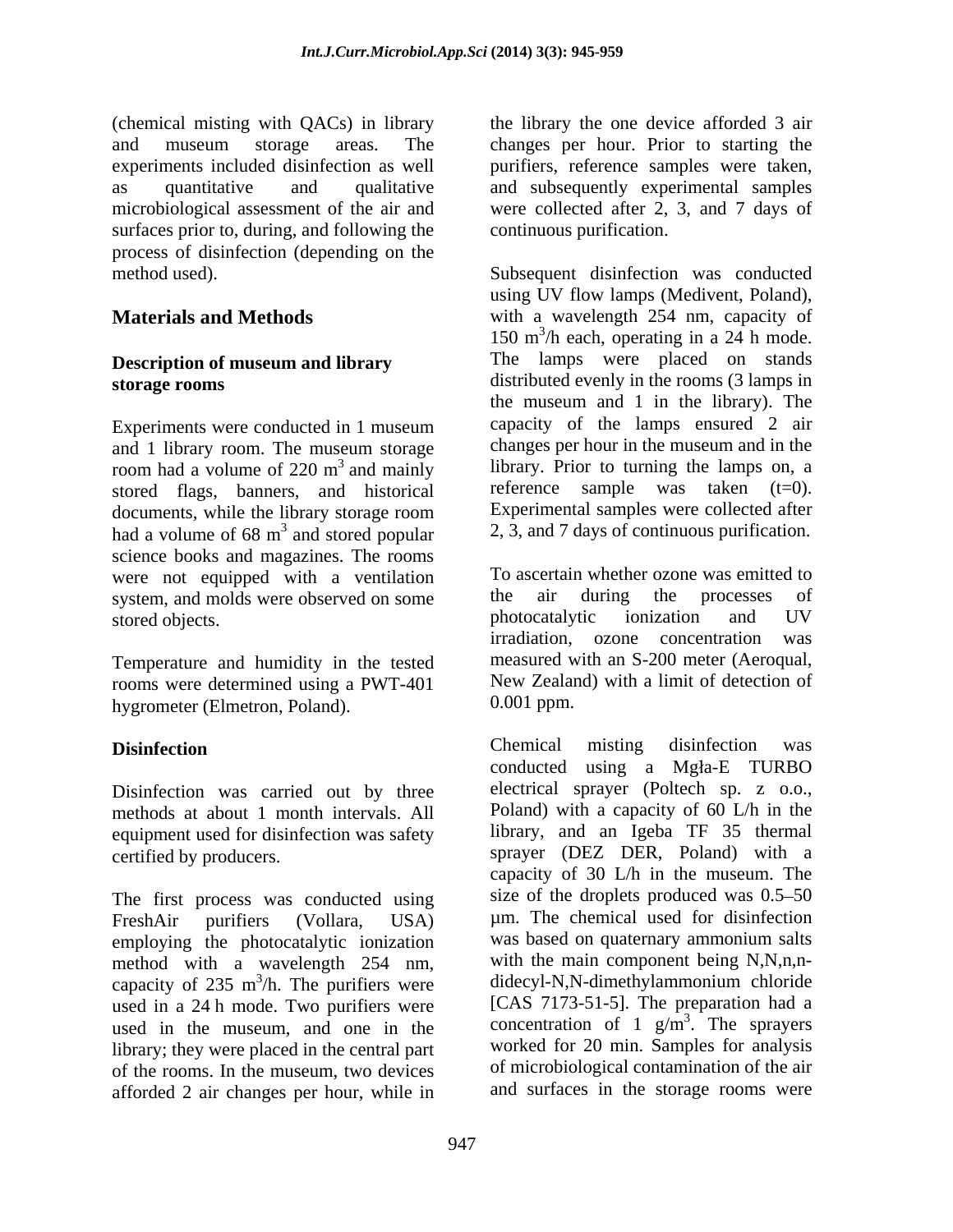Air Sampler (Merck, Germany) with 100 based on micro- and macroscopic Samples of 50 L and 100 L of air were (Malt Extract Agar, Merck, Germany) with chloramphenicol  $(0.1\%)$  and on DG18 medium (Dichloran 18% Glycerol Agar, Oxoid, UK) for fungi (including The reduction in the microorganisms hydrophilic and xerophilous strains), and on TSA medium (Tryptic Soy Agar, Merck, Germany) with nystatin (0.2%) for bacteria. Surface samples were collected using  $Envirocheck^{\circledast}$  Contact Plates Contact Plates (Merck, Germany) with an area  $25 \text{ cm}^2$  $2\overline{ }$ with TSA medium containing neutralizers<br>where: (bacteria) or with Sabouraud medium (fungi) by manually presses against a surface for 10 sec. Air and surface samples<br>the disinfection  $(CFU/m^3)$  or were taken in 6 repetitions for each tested<br>  $CFU/100 \text{cm}^2$ :

The samples were incubated at  $30\pm2^{\circ}\text{C}$  days are the detection of the day of the state of the detection of the detection of the detection of the detection of the detection of the detection of the detection of the de (bacteria) for 48 h and at 27**±**2°C (fungi) for 5–7 days, and after disinfection for 14 days to allow for cell regeneration. After<br> **Results and Discussion** incubation, colonies were counted and expressed as  $CFU/m^3$  (air) or  $CFU/100$  $\frac{3}{2}$  (eight) or CEU/100  $\frac{\text{(air)}}{\text{C}}$  or CFU/100  $\text{cm}^2$  (surfaces). The final results are the  $\frac{1}{2}$  in the summation and intervention of the state of the state of the state of the state of the state of the state of the state of the state of the state of the state arithmetic means of all repetitions.

# **Identification of microorganisms**

dominant microorganisms (collectively isolated microorganisms) were identified.

collected prior to disinfection (t=0) as well examination of macroscopic features as on day 1, 3, and 5 following it. (color, texture, size, dyes), Gram staining, **Determination of microbiological**  Oxidase, Merck, Germany), and by the **contamination of the air and surfaces** following API tests (bioMérieux, France): Microbiological contamination of the air identification was performed on MEA and was determined using an MAS-100 Eco Czapek–Dox Agar medium (Difco, USA) L/min flow rate calibrated by producer. examinations, and using taxonomic keys taken during 30 sec. and 60 sec. Air Pitt and Hocking 2009; Bensch et al. samples were collected on MEA medium 2010). catalase testing, oxidase testing (Bactident 50 CH, STAPH, 20 E, and 20 NE. Mold based on micro- and macroscopic (Klich 2002; Frisvad and Samson 2004; 2010).

# **Mathematical calculations**

number after the disinfection  $R$  (%) was determined using the preparation:

$$
R = \left[ \left( N_0 - N_t \right) / N_0 \right] \times 100\% \qquad (1)
$$

where: where  $\sim$ 

 $N_0$  - number of microorganisms before the disinfection  $(CFU/m^3$  or or  $CFU/100cm^2$ ; );

day.  $N_t$  - number of microorganisms in *n* days after the disinfection  $(CFU/m^3$  or or  $CFU/100cm<sup>2</sup>$ ). ).

# **Results and Discussion**

 $^{2}$  (surfaces). The final results are the The studied museum and library rooms were found to have a relative humidity of 53–65%, an air temperature of  $15-22$ °C (Table 1).

Following microbial isolation, the  $\frac{1}{11}$  number of incroorganisms in the accounting for more than 70% of all the  $\frac{\text{u} \cdot \text{u}}{\text{GFL} \cdot \text{K}^3}$  is the distribution of  $\frac{1}{2}$ The bacteria were identified by  $\frac{100 \text{ g}}{100 \text{ g}} = 1.7 \times 10^{-3} \text{ J} \times 10^{-1} \text{ C} \text{F}^{\text{U/III}}$ . The number of microorganisms in the library air prior to the process of disinfection (t=0) was  $3.0 \times 10^2 - 6.9 \times 10^2$ 2  $6.0 \times 10^2$ 6.9 $\times$ 10<sup>2</sup>  $CFU/m<sup>3</sup>$  with the prevalent group being fungi  $(1.7 \times 10^2 - 5.0 \times 10^2 \text{ CFU/m}^3)$ . The  $5.0 \times 10^2$  CFU/m<sup>3</sup>). The ). The number of microbes in the museum air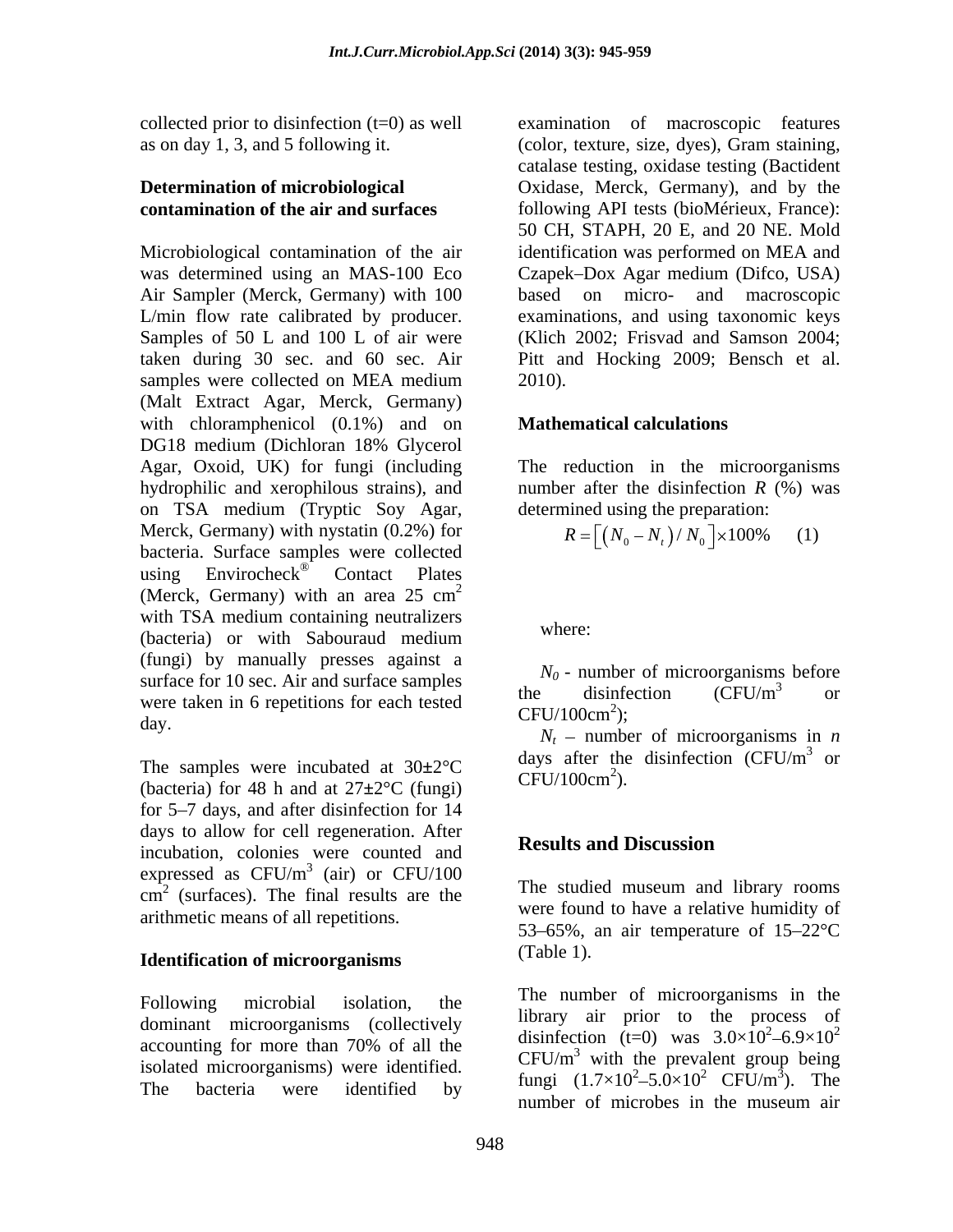was much higher as the total microbial places (Table 4). In the library, this fungi amounting to  $2.6 \times 10^2 - 3.9 \times 10^4$  results as the concentration of microorganisms on the surfaces of the surfaces was only 46%. In the museum, walls, shelves, and tables in the studied the decrease in the number of microbes  $CFU/m<sup>3</sup>$ , which is typical of this kind of

Photocatalytic disinfection led to a decline while on the surfaces it was on the similar molds Aspergillus fumigatus and level during the disinfection process higher for the surfaces (Table 3). After 7 microorganisms present in the air and 78% Directive 2000/54/EC) as well as museum, respectively). In the library, the potentially pathogenic characteristics decrease in the microorganisms number in (Tables 5-7). the air was not satisfying, while the surfaces disinfection was very successful, Disinfection effectively inactivated most the microbial reduction equaled to 99%. In of these pathogenic microorganisms. the museum, the high microorganisms Photocatalytic ionization eliminated 5/7 elimination has been observed already on bacterial species and 3/8 fungal species  $2<sup>nd</sup>$  day of disinfection (a decrease of 79%)<br>in the air and 84% on surfaces) (Table 3). in the air and 84% on surfaces) (Table 3). were either affected to a lesser degree Due to the special features of chemical (their numbers were reduced by 20–78%) misting with QACs, tests were conducted or not affected at all (Table 5). In the case 1 day after the procedure (in the museum), of UV irradiation, 8 fungal species out of and then on day 3 and 5 in both studied the 14 present in the air as well as 7 out of

count was  $5.4 \times 10^2 - 4.0 \times 10^4$  CFU/m<sup>3</sup>, with method did not bring about satisfactory  $\frac{2}{2}$  2.0 $\times$ 10<sup>4</sup> results as the concentration of  $3.9\times10^4$  results as the concentration of  $CFU/m<sup>3</sup>$  (Tables 2–4). Prior to microorganisms in the air was not disinfection, the number of diminished, while their reduction on the storage rooms was  $1.1 \times 10^2 - 4.7 \times 10^2$  was greater and amounted to 84% in the air and 69% on the surfaces. However, the environments, while visual assessment of effects of the process were found to be museum and archival items revealed symptoms of biodeterioration. concentration of airborne fungi was in the number of microorganisms with the misting affected only bacteria, and its maximum reduction in the air on day 7 effects gradually decreased over time being 63% for the library and 99% for the following the first day after disinfection. museum; the reduction on the surfaces was Qualitative analysis revealed the presence 55% and 58%, respectively (Table 2). The of pathogenic species in the museum and microorganisms number reduction in the library workposts prior to disinfection. air fluctuated within the disinfection time, The identified pathogens included the (Table 2). Disinfection by UV irradiation harmful mycotoxins, as well as other with the number of air changes similar as toxigenic and allergenic species belonging in the case of the photocatalytic method in to the genera *Alternaria*, *Cladopsorium*, a 24 h working mode resulted in lower *Penicillium*, and *Aspergillus* (Tables 5-7). microbial reduction values for the air, but In terms of bacteria, we identified *Vibrio*  days of disinfection, 21% to 80% of to 99% of those present on the surfaces numerous species in the genera *Bacillus*, were eliminated (in the library and *Staphylococcus*, and *Streptomyces* with results as the concentration of surfaces was only 46%. In the museum,<br>the decrease in the number of microbes was greater and amounted to 84% in the air and 69% on the surfaces. However, the short-termed: in the library the diminished only up to day 1 following disinfection; in the museum, chemical following the first day after disinfection. molds *Aspergillus fumigatus* and *Stachybotrys chartarum*, which produce *vulnificus*, which belongs to group 2 of hazardous biological agents (based on Directive 2000/54/EC) as well as potentially pathogenic characteristics (Tables 5-7).

<sup>nd</sup> day of disinfection (a decrease of 79% from the air; the other airborne species from the air; the other airborne species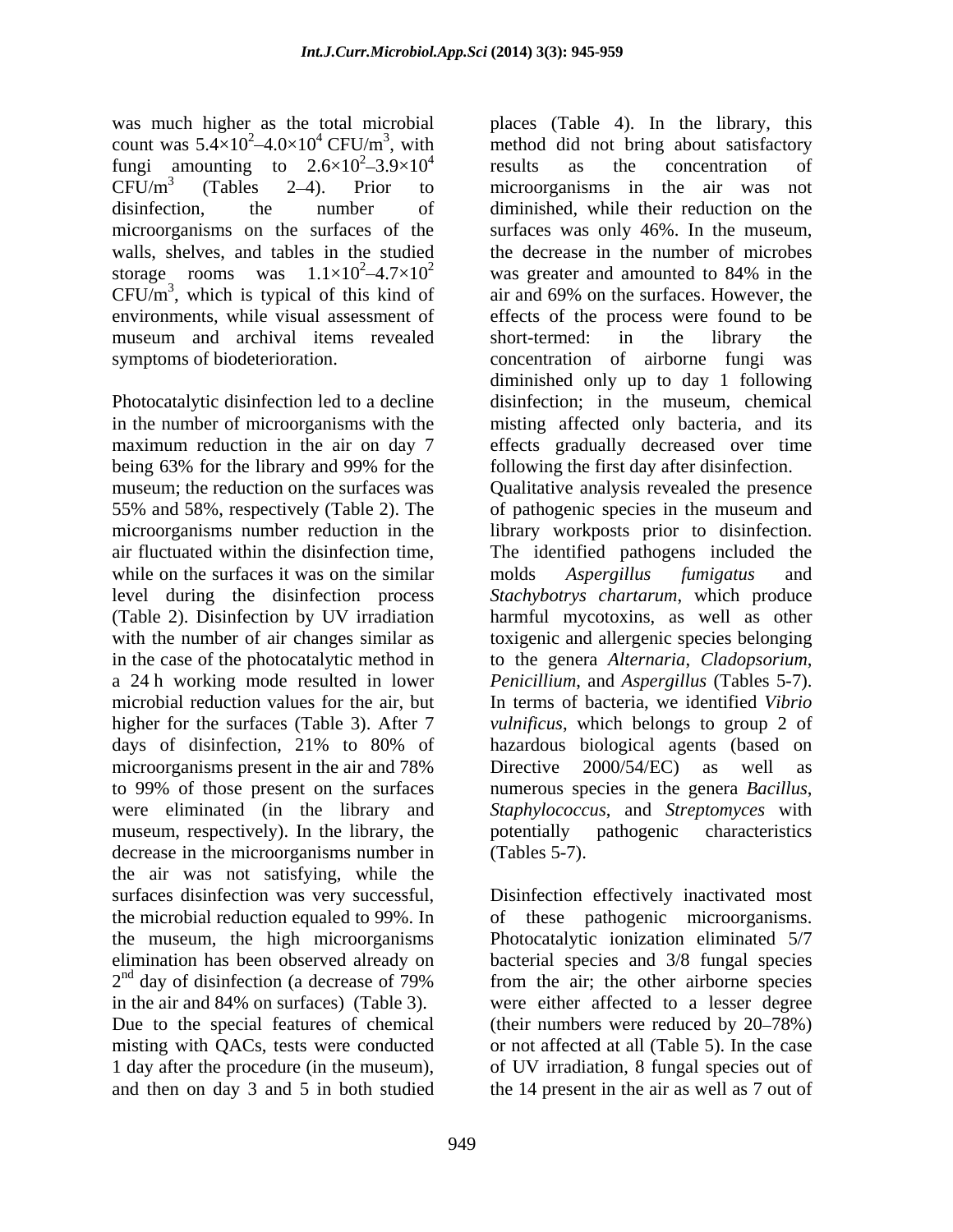10 airborne fungal species and 6 out of 13 species in library, archive, and museum

In the studied library and museum storage rooms we found elevated relative humidity The high numbers of airborne (53 63%), while in the library also the microorganisms as well as the presence of temperature exceeded the recommended potentially pathogenic species indicate the limits (ISO 11799:2003). Analysis of need to find an appropriate method of airborne dust showed its high eliminating microbiological contaminants concentration in the studied areas.

the museum, while a high number of fungi  $(4.5\times10^2 \text{ CFU/m}^3)$  proposed by the (1993). This shows that both the workers and the stored items are at risk.

disinfection included the pathogenic fungi<br>Aspergillus fumigatus  $(4.5\times10^{2} \text{ CFU/m}^{3})$  $/m<sup>3</sup>$ ), which produce mycotoxins harmful belongs to group 2 of hazardous Gutarowska 2013), photocatalytic

species potentially harmful to human health in the studied areas; these included molds of the genera *Alternaria*, A considerable reduction in the number of

9 bacterial species were eliminated from *Aspergillus* as well as bacteria of the the air to the extent of 90–100% (Table 6). genera Bacillus, Staphylococcus, Chemical misting with QACs turned out to *Streptomyces*, and others (Dutkiewicz et be more effective against fungi, as 7 out of al. 2007). The presence of some of these airborne bacterial species were eliminated areas has been confirmed in previous (Table 7). (Table 7). genera *Bacillus*, *Staphylococcus*, species in library, archive, and museum Karbowska-Berent et al. 2011).

> The high numbers of airborne from these workposts.

Increased bacterial contamination and very The studied places were disinfected by high fungal contamination were found in three methods: photocatalytic ionization, was also found in the library. The number QACs. The microbiological analyses of airborne microbes, and especially that carried out during disinfection by UV of fungi, exceeded the permissible values irradiation and photocatalytic ionization as ) proposed by the well as following disinfection by chemical Commission of the European misting showed a reduction in the number Communities presented in the report of microorganisms in the air and on Indoor Air Quality and Its Impact on Man surfaces both in the library and in the UV irradiation, and chemical misting with museum.

The microorganisms isolated prior to more effective in reducing the number of Aspergillus fumigatus  $(4.5\times10^2 \text{ CFU/m}^3)$  reduction) than on the surfaces (55–58%) and *Stachybotrys chartarum*  $(1.0 \times 10^2 \text{ CFU}$  reduction). A satisfactory reduction in the ), which produce mycotoxins harmful number of microorganisms was observed to human health, as well as a smaller after 2 or 3 days of disinfection. In light of concentration of the bacterium *Vibrio*  the results obtained herein as well as *vulnificus*  $(1.4 \times 10^1 \text{ CFU/m}^3)$ , which previous model works (Pietrzak and microorganisms based on the Directive ionization seems to be a suitable method 2000/54/EC. for sanitization of the air in library and Furthermore, we identified a number of must be conducted for several days to The photocatalytic ionization method was microorganisms in the air  $(63-99\%$ Gutarowska 2013), photocatalytic museum storage rooms. Such disinfection achieve high effectiveness.

*Cladosporium*, *Penicillium*, and microorganisms was also obtained using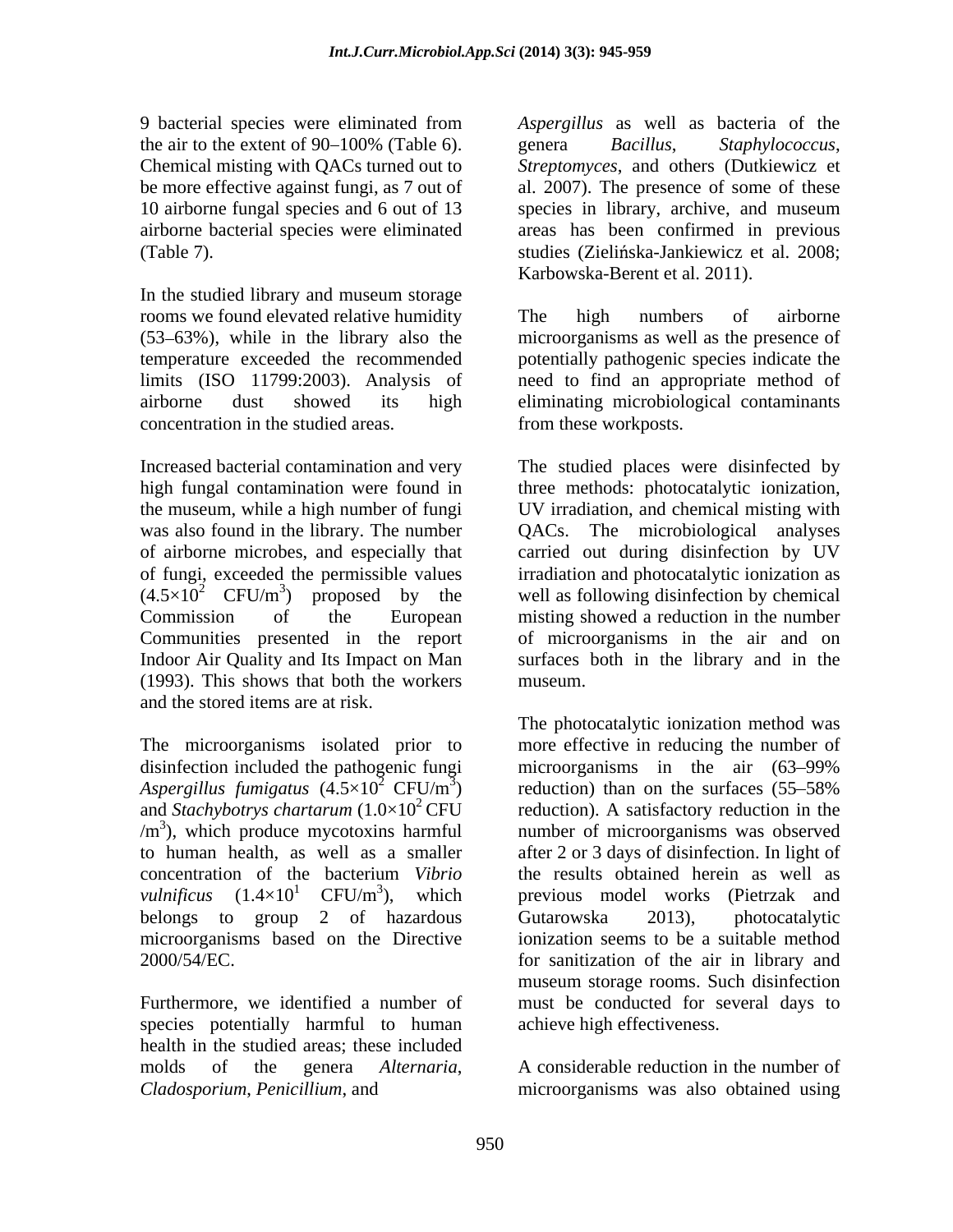UV irradiation (28–80% for the air and following disinfection, while the reduction 96 99% for the surfaces). This method on the surfaces lasted a little longer (up to was found to be less effective in day 5), probably due to continued eliminating airborne microorganisms than deposition of molecules of the chemical photocatalytic ionization at the same air change rate, but it was more effective in the case of purging surfaces. The which may be caused by working personnel, moving of objects or airing.

irradiation conducted using flow radiators approximately 70% of all bacterial species is an effective method of eliminating

Ozone was not detected  $(<0.001$  ppm) photocatalytic ionization  $(37%)$ . chemical species which may be generated, such as  $OH$ ,  $H_2O_2$ ,  $OH$ , and  $H^+$ , may , and  $H^+$ , may  $+\cos\theta$ , may react with various technical materials Nevertheless, some strains were found to (Chen et al. 2010). As no research to date be resistant to all the tested methods. has dealt with the influence of reactive Fungi exhibited much higher resistance: oxygen produced during disinfection by 7%, 10%, and 37% of strains were not photocatalytic ionization on the strength inactivated by UV irradiation, chemical parameters of museum and archival misting with QACs, and photocatalytic collections, this process should be ionization, respectively. In the case of conducted with caution and applied rather bacteria, the corresponding figures for in non-historical storage rooms and surfaces.

46–69% in the air and on the surfaces, completely eliminated from the air, while respectively. Furthermore, the effects of microbes was observed up to day 1

following disinfection, while the reduction compound.

microorganism's number reduction inactivation of airborne microbial species fluctuated within the disinfection time, by disinfection with the three methods The obtained results show that UV with QACs. It was found that microbiological contamination; its high methods with an effectiveness greater than effectiveness has been previously 90%. On the other hand, molds were best confirmed in other environments eliminated by chemical misting with (Gutarowska and Kancler 2009). QACs (60% of the strains), followed by during disinfection by photocatalytic Considerable sensitivity of molds to ionization and UV irradiation; however, chemical disinfection with QACs has been according to literature reports, other previously reported in the literature (Fraise A comparison of the effectiveness of showed that bacteria were more sensitive to photocatalytic ionization and UV irradiation than to chemical disinfection with QACs. It was found that approximately 70% of all bacterial species were eliminated with the above-mentioned UV irradiation (57%), and by photocatalytic ionization (37%). et al. 2004; Vijayakumar et al. 2012).

> 7%, 10%, and 37% of strains were not resistant strains are 0%, 7%, and 14%.

The lowest effectiveness was achieved It should be noted that the mold species using chemical misting with QACs. The that are harmful to the health of the reduction in the number of personnel, that is, *Aspergillus fumigatus* microorganisms amounted to 0–84% and and Stachybotrys chartarum have been the process were short-termed, as the by 30%; the majority of potentially decline in the number of airborne pathogenic microorganisms were removed and *Stachybotrys chartarum* have been completely eliminated from the air, while the content of *Vibrio vulnificus* decreased from the air of the storage rooms.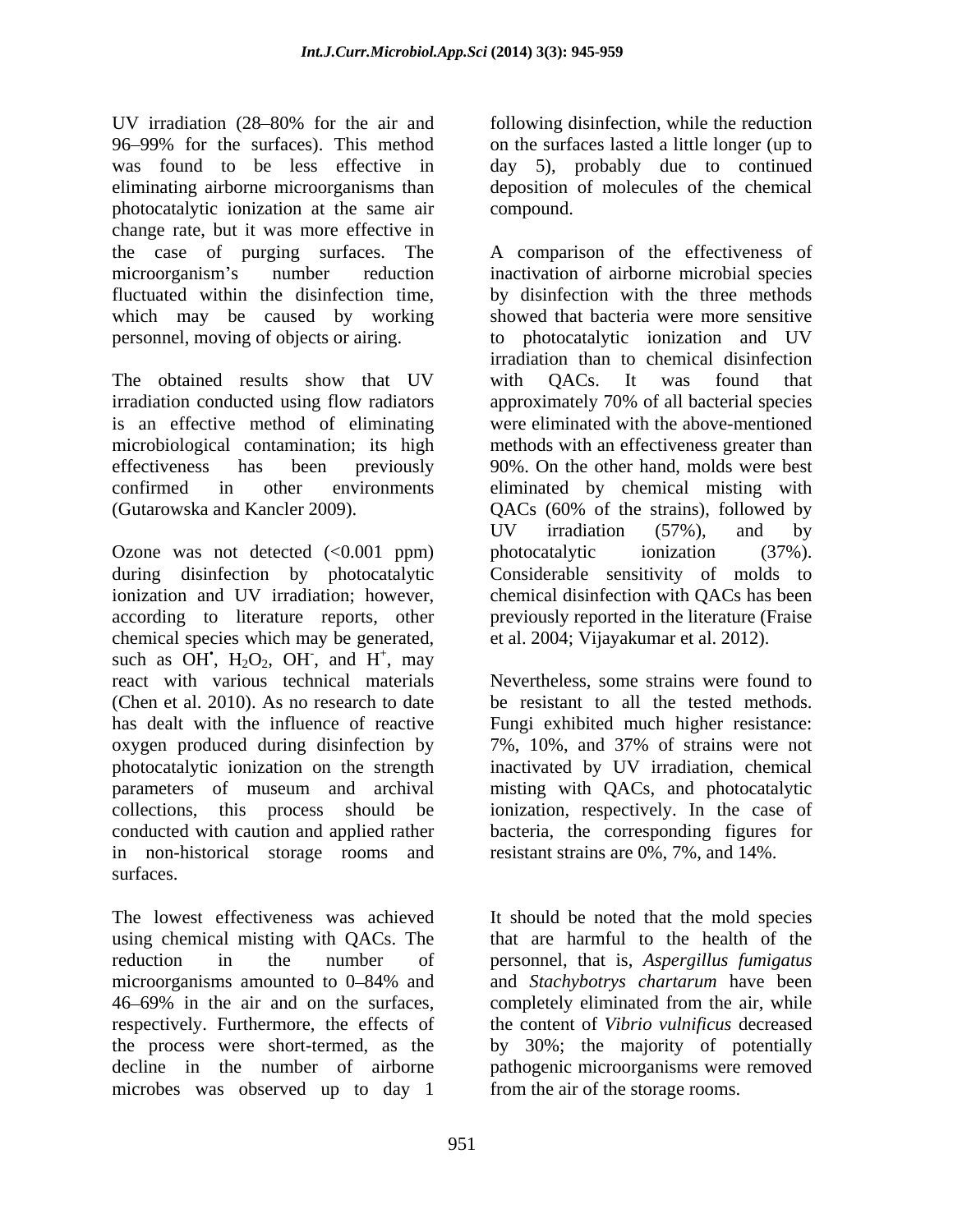|        | <b>Place Day</b> | Number of microorganisms in the<br>air (cfu/m <sup>3</sup> ) / Reduction (%) (N=6) |                                                                             |                                             | Number of microorganisms on the<br>surfaces $(cfu/100cm2)$ / Reduction $(\% )$<br>$(N=6)$                                             |                                                                                                                                 |                                                     |  |
|--------|------------------|------------------------------------------------------------------------------------|-----------------------------------------------------------------------------|---------------------------------------------|---------------------------------------------------------------------------------------------------------------------------------------|---------------------------------------------------------------------------------------------------------------------------------|-----------------------------------------------------|--|
|        |                  | <b>Bacteria</b>                                                                    | Fungi                                                                       | <b>Total</b>                                | <b>Bacteria</b>                                                                                                                       | Fungi                                                                                                                           | <b>Total</b>                                        |  |
|        | $\mathbf{0}$     | $M:2.4\times10^2$<br>$SD: 1.3 \times 10$                                           |                                                                             | $M:3.7\times10^2$ $M:6.2\times10^2$         | $M:9.4\times10^{1}$                                                                                                                   | $M:1.4\times10^{2}$<br>$SD:9.9\times10^{1}$ $SD:1.5\times10^{2}$ $SD:7.6\times10^{1}$ $SD:1.2\times10^{2}$ $SD:2.0\times10^{2}$ | $M:2.4\times10^2$                                   |  |
|        | $\bigcap$        | $M:2.4\times10^2$<br>$SD:1.7\times10$<br>R:0                                       | $SD:5.4\times10^{1}$<br>R:80                                                | R:62                                        | $M:7.7\times10^{1}$ $M:2.3\times10^{2}$ $M:4.3\times10^{1}$<br>$SD:2.5\times10^2$ $SD:2.7\times10^1$<br>R:54                          | $M:7.0\times10^{1}$<br>$SD:6.1\times101$<br>R:51                                                                                | $M:1.1\times10^{2}$<br>$SD:8.6\times10^{1}$<br>R:52 |  |
| ibrary |                  | $M:4.7\times10^{1}$<br>$SD:3.2\times10$<br>R:81                                    | R:17                                                                        | $M:3.1\times10^2$ $M:3.6\times10^2$<br>R:42 | $M:2.2\times10^{1}$<br>$SD:1.8\times10^2$ $SD:1.9\times10^2$ $SD:1.8\times10^1$<br>R:76                                               | $M:9.1\times10^{1}$<br>$SD:7.6\times10^{1}$<br>R:36                                                                             | $M:1.1\times10^2$<br>$SD:8.7\times101$<br>R:52      |  |
|        |                  | $M:6.3\times10^{1}$<br>$SD:3.5\times10$<br>R:74                                    | M:1.7×10 <sup>2</sup> M:2.3×10 <sup>2</sup><br>$SD:3.9\times10^{1}$<br>R:55 | $SD:6.7\times10^{1}$<br>R:63                | $M:5.1\times10^{1}$<br>$SD:1.8\times10^{1}$<br>R:46                                                                                   | $M:5.5\times10^{1}$<br>$SD:3.7\times10^{1}$<br>R:61                                                                             | $M:1.1\times10^2$<br>$SD:5.1\times10^{1}$<br>R:55   |  |
|        | $\overline{0}$   | $M:6.9\times10^{2}$<br>$SD:3.5\times10$                                            |                                                                             | $M:3.9\times10^4$ $M:4.0\times10^4$         | $\mathrm{M}{:}7.0{\times}10^{1}$                                                                                                      | $M:4.0\times10^2$<br>$SD:1.4\times10^4$ $SD:1.5\times10^4$ $SD:1.1\times10^2$ $SD:5.9\times10^2$                                | $M:4.7\times10^{2}$<br>$SD:7.1\times10^2$           |  |
|        | $\bigcap$        | $M:8.8\times10^{1}$<br>$SD:3.3\times10$<br>R:87                                    | R:99                                                                        | R:99                                        | M:2.4×10 <sup>2</sup> M:3.3×10 <sup>2</sup> M:3.1×10 <sup>1</sup><br>$SD:2.3\times10^2$ $SD:2.1\times10^2$ $SD:4.3\times10^1$<br>R:56 | $M:5.0\times10^{2}$<br>$SD:6.5\times10^2$<br>R:                                                                                 | $M:5.3\times10^{2}$<br>$SD:7.0\times10^2$<br>R:     |  |
|        |                  | $M:5.8\times10^{1}$<br>$SD:3.3\times10$<br>R:92                                    | $SD:1.2\times10^2$<br>R:99                                                  | $SD:1.1\times10^2$<br>R:99                  | M:1.5×10 <sup>2</sup> M:2.1×10 <sup>2</sup> M:2.4×10 <sup>1</sup><br>$SD:3.8\times10^{1}$<br>R:66                                     | $M:1.7\times10^2$<br>$SD:1.6\times10^2$<br>R:57                                                                                 | $M:2.0\times10^2$<br>$SD:2.0\times10^2$<br>R:58     |  |
|        |                  | $M:2.7\times10^2$<br>$SD:2.4\times10$<br>R:61                                      | $M:3.9\times10^4$<br>R:0                                                    | $M:4.0\times10^4$<br>R:0                    | $M:4.6\times10^{1}$<br>$SD:1.4\times10^4$ $SD:1.4\times10^4$ $SD:6.9\times10^1$<br>R:34                                               | $M:2.6\times10^2$<br>$SD:3.1\times10^2$<br>R:35                                                                                 | $M:3.1\times10^2$<br>$SD:3.8\times10^{2}$<br>R:35   |  |

**Table.2** Number of microorganisms in the air and on surfaces at workposts in museum and library before and during the photocatalytic ionization disinfection

 $M$  – mean; SD – standard deviation; N - number of samples for each M and SD; R – reduction;  $(-)$  - no reduction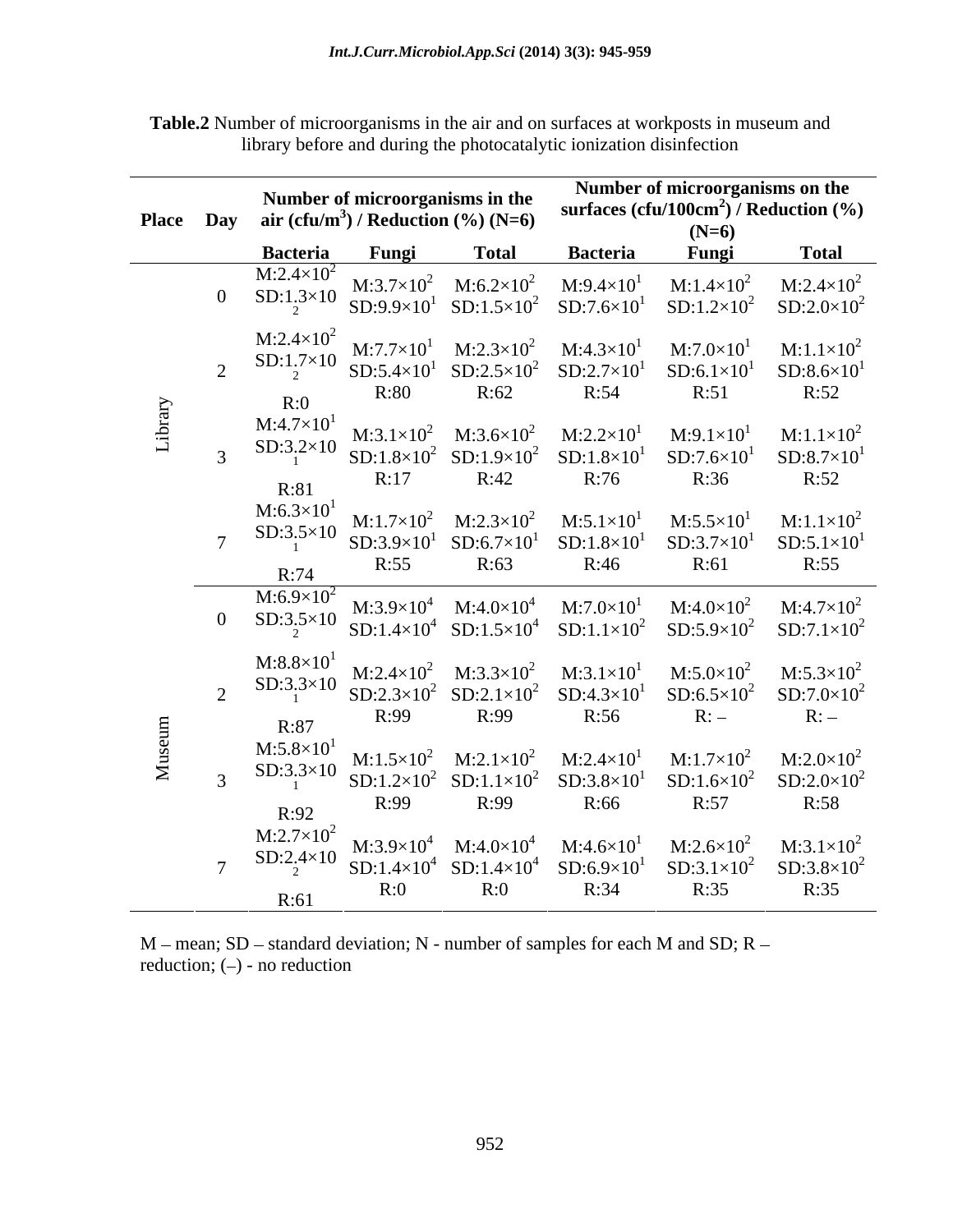**Table.3** Number of microorganisms in the air and on surfaces at workposts in museum and library before and during the UV radiation disinfection

| Place Day     |                                                                                                                                                     | $(cfu/m3)$ / Reduction $(\%)(N=6)$ | Number of microorganisms in the air                                                                                                                                                                                                                                              |                 | Number of microorganisms on the<br>$(N=6)$ | surfaces $(cfu/100cm2)$ / Reduction $(\%)$                                                                        |
|---------------|-----------------------------------------------------------------------------------------------------------------------------------------------------|------------------------------------|----------------------------------------------------------------------------------------------------------------------------------------------------------------------------------------------------------------------------------------------------------------------------------|-----------------|--------------------------------------------|-------------------------------------------------------------------------------------------------------------------|
|               | <b>Bacteria</b>                                                                                                                                     | Fungi                              | <b>Total</b>                                                                                                                                                                                                                                                                     | <b>Bacteria</b> | Fungi                                      | <b>Total</b>                                                                                                      |
|               |                                                                                                                                                     |                                    | M:1.3×10 <sup>2</sup> M:1.7×10 <sup>2</sup> M:3.0×10 <sup>2</sup> M:1.8×10 <sup>2</sup> M:1.2×10 <sup>2</sup> M:3.0×10 <sup>2</sup><br>$SD:7.4\times10^{1}$ $SD:6.0\times10^{1}$ $SD:5.4\times10^{1}$ $SD:5.4\times10^{1}$ $SD:5.1\times10^{1}$ $SD:4.9\times10^{0}$             |                 |                                            |                                                                                                                   |
|               | R:                                                                                                                                                  | $R:-$                              | M:1.6×10 <sup>2</sup> M:2.7×10 <sup>2</sup> M:4.3×10 <sup>2</sup> M:1.5×10 <sup>2</sup> M:6.3×10 <sup>1</sup> M:2.2×10 <sup>2</sup><br>$SD: 8.3 \times 10^1$ $SD: 1.1 \times 10^2$ $SD: 1.8 \times 10^2$ $SD: 5.2 \times 10^1$ $SD: 3.6 \times 10^1$ $SD: 8.4 \times 10^1$<br>R: | R:15            | R:46                                       | R:28                                                                                                              |
| $\frac{5}{4}$ | $M:3.3\times10^{0}$<br>R:97                                                                                                                         | R:                                 | M:2.1×10 <sup>2</sup> M:2.2×10 <sup>2</sup> M:1.2×10 <sup>2</sup> M:8.0×10 <sup>1</sup> M:2.0×10 <sup>2</sup><br>$SD:8.2\times10^{0}$ $SD:6.5\times10^{1}$ $SD:6.4\times10^{1}$ $SD:3.3\times10^{1}$ $SD:7.8\times10^{1}$ $SD:1.1\times10^{2}$<br>R:28                           | R:33            | R:32                                       | R:33                                                                                                              |
|               | $SD:6.6\times10^{1}$<br>R:47                                                                                                                        | R:2                                | M:6.7×10 <sup>1</sup> M:1.7×10 <sup>2</sup> M:2.4×10 <sup>2</sup> M:1.4×10 <sup>0</sup><br>$SD:7.1\times10^{1}$ $SD:1.1\times10^{2}$ $SD:62.4\times10$ $SD:2.4\times10^{0}$ $SD:2.4\times10^{0}$<br>R:21                                                                         | R:99            | R:99                                       | $M:1.4\times10^{0}$ $M:2.8\times10^{0}$<br>R:99                                                                   |
|               |                                                                                                                                                     |                                    | M:4.9×10 <sup>2</sup> M:6.3×10 <sup>2</sup> M:5.4×10 <sup>2</sup> M:1.5×10 <sup>1</sup> M:2.0×10 <sup>2</sup> M:2.2×10 <sup>2</sup>                                                                                                                                              |                 |                                            | $SD:2.6\times10^2$ $SD:2.9\times10^2$ $SD:2.6\times10^2$ $SD:1.7\times10^1$ $SD:3.4\times10^2$ $SD:3.6\times10^2$ |
|               | R:78                                                                                                                                                | R:90                               | M: $1.1 \times 10^2$ M: $6.5 \times 10^1$ M: $1.1 \times 10^2$ M: $4.2 \times 10^0$ M: $3.1 \times 10^1$ M: $3.5 \times 10^1$<br>$SD:7.1\times10^{1}$ $SD:3.3\times10^{1}$ $SD:6.9\times10^{1}$ $SD:4.2\times10^{0}$ $SD:4.6\times10^{1}$ $SD:5.0\times10^{1}$<br>R:79           | R:73            | R:85                                       | R:84                                                                                                              |
|               | $SD:1.7\times10^2$ $SD:2.2\times10^2$ $SD:1.6\times10^2$ $SD:2.4\times10^0$ $SD:6.4\times10^0$ $SD:7.3\times10^0$<br>R:61                           | R:63                               | M:1.9×10 <sup>2</sup> M:2.4×10 <sup>2</sup> M:2.1×10 <sup>2</sup> M:1.4×10 <sup>0</sup> M:7.0×10 <sup>0</sup> M:8.4×10 <sup>0</sup><br>R:61                                                                                                                                      | R:91            | R:97                                       | R:96                                                                                                              |
|               | 7 SD:6.1×10 <sup>1</sup> SD:3.7×10 <sup>1</sup> SD:6.1×10 <sup>1</sup> SD:6.4×10 <sup>0</sup> SD:3.3×10 <sup>1</sup> SD:2.8×10 <sup>1</sup><br>R:79 | R:93                               | M:1.1×10 <sup>2</sup> M:4.7×10 <sup>1</sup> M:1.1×10 <sup>2</sup> M:5.6×10 <sup>0</sup> M:4.2×10 <sup>1</sup> M:4.8×10 <sup>1</sup><br>R:80                                                                                                                                      | R:64            | R:79                                       | R:78                                                                                                              |

 $M$  – mean; SD – standard deviation; N - number of samples for each M and SD; R – reduction;  $(-)$  - no reduction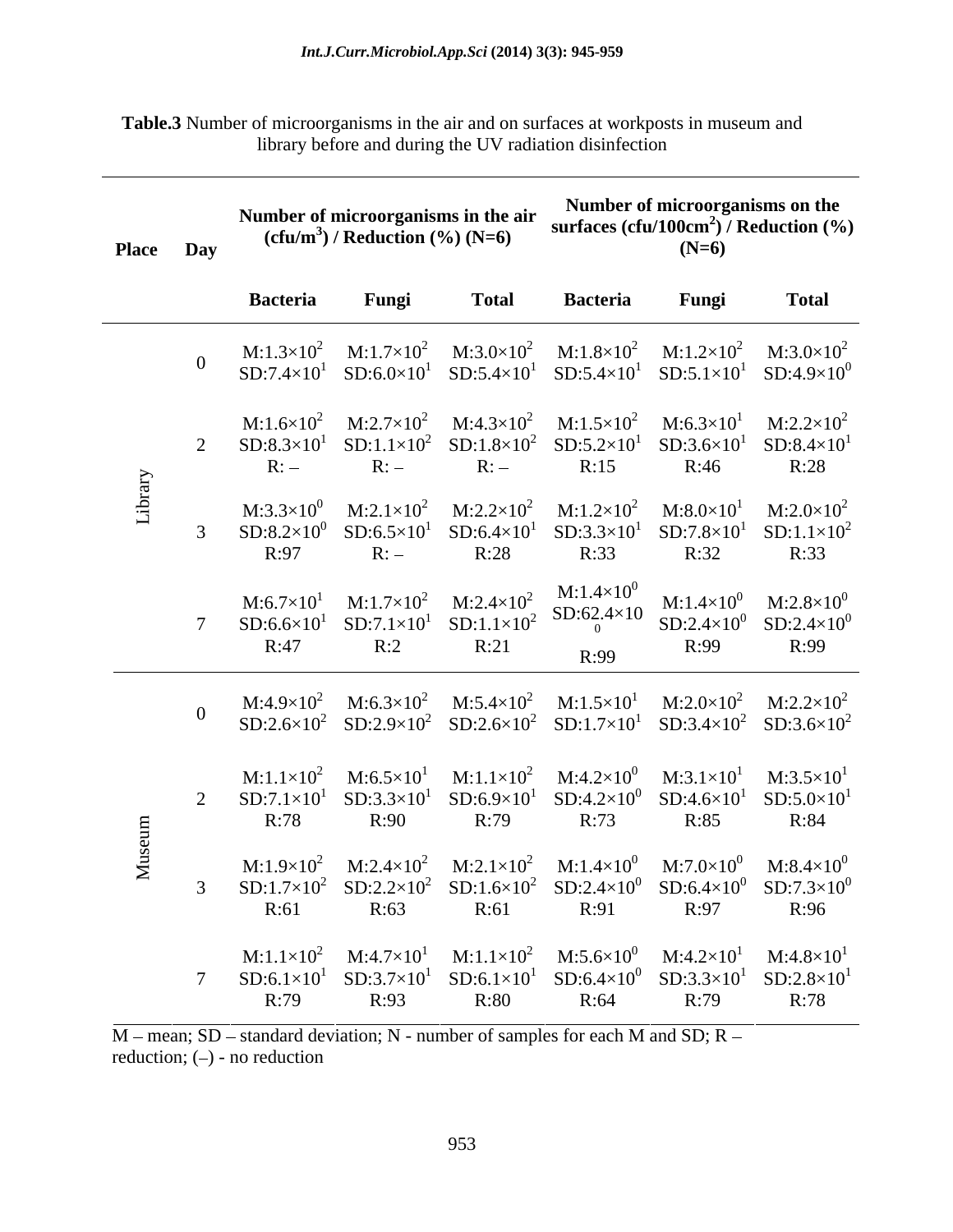**Table.4** Number of microorganisms in the air and on surfaces at workposts in museum and library before and after the chemical misting disinfection with quaternary ammonium salts

| <b>Place</b>        | Day            |                                                | Number of microorganisms in the<br>air $(cfu/m3)$ / Reduction $(\%)(N=6)$ |                                                                                                                                                                | Number of microorganisms on the<br>surfaces $(cfu/100cm2)$ / Reduction<br>$(\%)(N=6)$ |                                                                                                                                                                                                                                                                               |                                                                                                                                                                                                                                                                                                                   |  |
|---------------------|----------------|------------------------------------------------|---------------------------------------------------------------------------|----------------------------------------------------------------------------------------------------------------------------------------------------------------|---------------------------------------------------------------------------------------|-------------------------------------------------------------------------------------------------------------------------------------------------------------------------------------------------------------------------------------------------------------------------------|-------------------------------------------------------------------------------------------------------------------------------------------------------------------------------------------------------------------------------------------------------------------------------------------------------------------|--|
|                     |                | <b>Bacteria</b>                                | Fungi                                                                     | <b>Total</b>                                                                                                                                                   | <b>Bacteria</b>                                                                       | Fungi                                                                                                                                                                                                                                                                         | <b>Total</b>                                                                                                                                                                                                                                                                                                      |  |
|                     |                |                                                |                                                                           | M:5.0×10 <sup>2</sup> M:1.9×10 <sup>2</sup> M:6.9×10 <sup>2</sup> M:7.4×10 <sup>1</sup>                                                                        |                                                                                       | $M:6.4\times10^{1}$<br>$SD:3.8\times10$ $SD:6.6\times10$ $SD:5.5\times10$ $SD:6.1\times10$ $SD:6.9\times10^{1}$                                                                                                                                                               | $M:1.4\times10^{2}$<br>$SD:9.6\times10^{1}$                                                                                                                                                                                                                                                                       |  |
| Librar <sub>.</sub> |                |                                                |                                                                           | M:7.0×10 <sup>2</sup> M:1.1×10 <sup>2</sup> M:8.0×10 <sup>2</sup> M:7.2×10 <sup>1</sup><br>$SD:2.6\times10$ $SD:4.2\times10$ $SD:2.8\times10$ $SD:5.4\times10$ |                                                                                       | $M:4.7\times10^{1}$<br>$SD:2.4\times10^{1}$                                                                                                                                                                                                                                   | $M:1.2\times10^2$<br>$SD:6.8\times10^{1}$                                                                                                                                                                                                                                                                         |  |
|                     |                | R:44                                           |                                                                           | R:                                                                                                                                                             | R:26                                                                                  | R:3                                                                                                                                                                                                                                                                           | R:14                                                                                                                                                                                                                                                                                                              |  |
|                     |                |                                                |                                                                           |                                                                                                                                                                |                                                                                       | M:9.7×10 <sup>2</sup> M:2.1×10 <sup>2</sup> M:1.2×10 <sup>3</sup> M:1.9×10 <sup>1</sup> M:5.5×10 <sup>1</sup><br>SD:3.6×10 SD:4.7×10 SD:6.1×10 SD:1.2×10 SD:4.4×10 <sup>1</sup>                                                                                               | $M:7.4\times10^{1}$<br>$SD:4.8\times10^{1}$                                                                                                                                                                                                                                                                       |  |
|                     |                | R:                                             | R:                                                                        | R:                                                                                                                                                             | R:13                                                                                  | R:74                                                                                                                                                                                                                                                                          | R:46                                                                                                                                                                                                                                                                                                              |  |
|                     | $\overline{0}$ |                                                |                                                                           |                                                                                                                                                                |                                                                                       | $\substack{M:1.1\times10^3\quad\text{M}:2.6\times10^2\quad\text{M}:1.3\times10^3\quad\text{M}:8.7\times10^1\quad\text{M}:1.8\times10^1\quad\text{SD}:1.0\times10\quad\text{SD}:7.3\times10\quad\text{SD}:2.5\times10\quad\text{SD}:9.6\times10\quad\text{SD}:2.1\times10^1}}$ | M:1.8×10 <sup>1</sup> M:1.1×10 <sup>2</sup><br>$SD:1.9\times10^2$                                                                                                                                                                                                                                                 |  |
|                     |                | M:<br>$1.6 \times 10^{2}$<br>$SD:1.1\times10$  |                                                                           | M:5.7×10 <sup>1</sup> M:2.2×10 <sup>2</sup> M:2.8×10 <sup>1</sup><br>SD:2.9×10 SD:1.5×10 SD:3.2×10                                                             |                                                                                       | $M:2.2\times10^{1}$<br>$SD:3.9\times10^{1}$<br>R:                                                                                                                                                                                                                             | $M:5.1\times10^{1}$<br>$SD:7.0\times10^{1}$<br>R:52                                                                                                                                                                                                                                                               |  |
| eum                 |                | R:85                                           | R:78                                                                      | R:84                                                                                                                                                           | R:68                                                                                  |                                                                                                                                                                                                                                                                               |                                                                                                                                                                                                                                                                                                                   |  |
|                     |                | $M$ :<br>$1.7\times10^{2}$<br>$SD:7.0\times10$ |                                                                           |                                                                                                                                                                |                                                                                       |                                                                                                                                                                                                                                                                               | $\substack{M:1.1\times10^4\\ \text{SD}:8,5\times10\\ 3}} \quad \substack{M:1.1\times10^4\\ \text{SD}:1.1\times10^4\\ 4}} \quad \substack{M:3.2\times10^1\\ \text{SD}:4,5\times10^1\\ 5\times10^1\\ \text{SD}:6.7\times10^1} \quad \substack{M:7.3\times10^1\\ \text{SD}:6.3\times10^1\\ \text{SD}:6.3\times10^1}$ |  |
|                     |                | R:84                                           | R:                                                                        | R:                                                                                                                                                             | R:63                                                                                  | R:                                                                                                                                                                                                                                                                            | R:46                                                                                                                                                                                                                                                                                                              |  |
|                     |                | R:82                                           |                                                                           | $R:-$                                                                                                                                                          | R:77                                                                                  | M:1.9×10 <sup>2</sup> M:1.1×10 <sup>4</sup> M:1.2×10 <sup>4</sup> M:2.0×10 <sup>1</sup> M:1.3×10 <sup>1</sup><br>$SD:4.1\times10$ $SD:9.1\times10$ $SD:1.1\times10$ $SD:3.4\times10$ $SD:1.8\times10^{1}$<br>R:31                                                             | $M:3.2\times10^{1}$<br>$SD:5.2\times10^{1}$<br>R:69                                                                                                                                                                                                                                                               |  |

 $M$  – mean; SD – standard deviation; N - number of samples for each M and SD; R – reduction;  $(-)$  - no reduction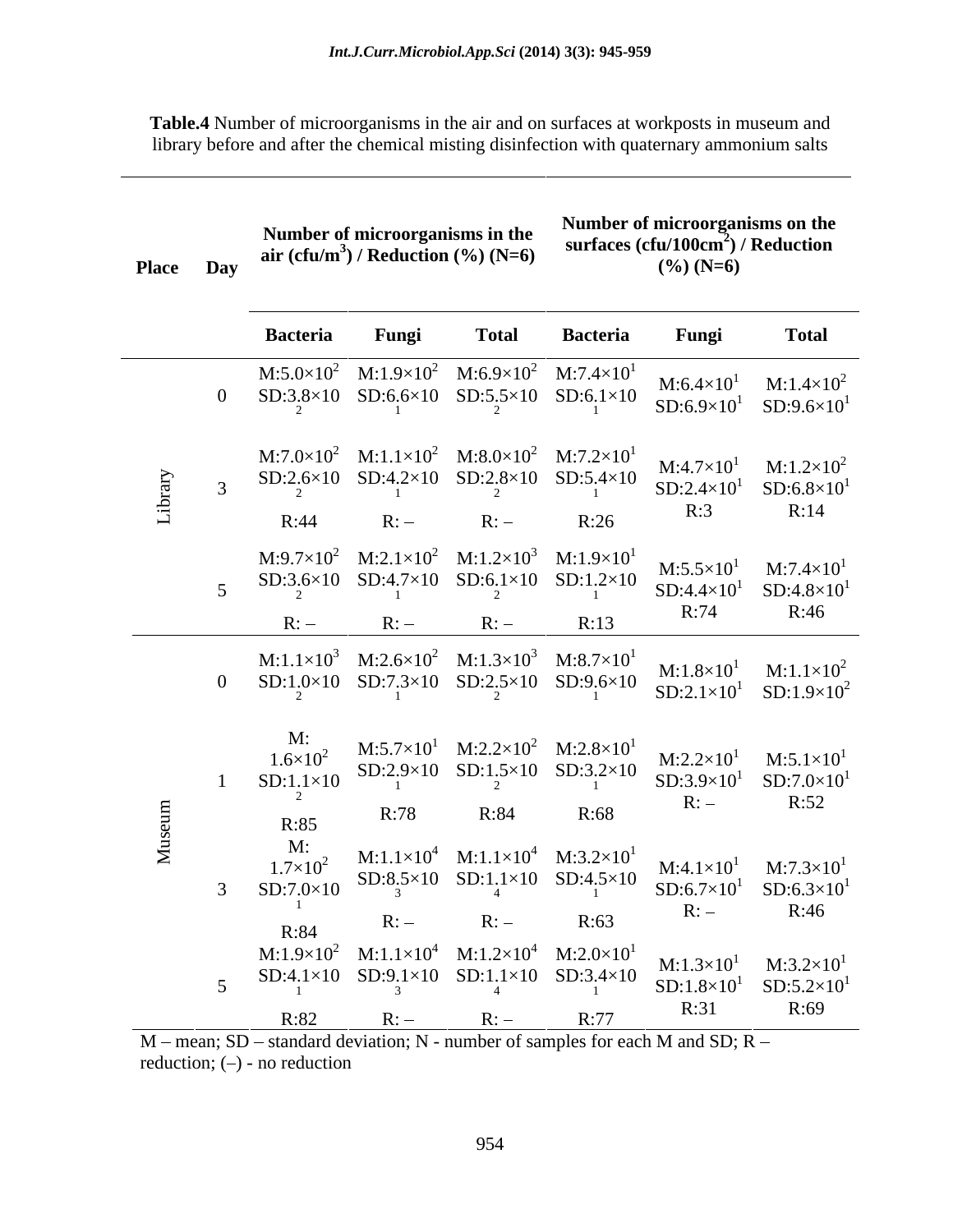| Microorganism                  | Number of microorganisms in the air<br>$(cfu/m^3)$ |                     | Reduction<br>(%) |
|--------------------------------|----------------------------------------------------|---------------------|------------------|
|                                | Before disinfection After disinfection             |                     |                  |
| Acremoniumsp.                  | $2.0 \times 10^{1}$                                | $2.0 \times 10^{1}$ |                  |
| Alternaria alternata           | $3.0\times10$                                      |                     | 100              |
| Aspergillus sp.<br>$\sim$      | $9.0\times10^{1}$                                  | $2.0 \times 10^{1}$ | 78               |
| ਚ<br><i>Botrytis</i> sp.       | $2.0 \times 10^{1}$                                |                     | 100              |
| $\sum$ <i>Cladosporium</i> sp. | $8.0\times10$                                      | $2.4 \times 10^{2}$ | $\sim$ $-$       |
| <i>Mucorsp.</i>                | $1.0\times10$                                      |                     | 100              |
| Penicillium sp.                | $6.8\times10^{2}$                                  | $4.8 \times 10^{2}$ | 29               |
| Rhodotorula sp.                | $1.0\times10$                                      | $1.0\times10^{1}$   |                  |
| Bacillus sp.                   | $2.7\times10^{2}$                                  |                     | 100              |
| Bacillus megaterium            | $2.0\times10^{2}$                                  |                     | 100              |
| Brevundimonas vesicularis      | $3.0 \times 10^{2}$                                | $2.4 \times 10^{2}$ | 20               |
| Kocuriakristinae               | $2.0 \times 10^{2}$                                |                     | 100              |
| m Sphingomonaspaucimobilis     | $2.8\times10^{2}$                                  |                     | 100              |
| Stenotrophomonas maltophilia   | $9.0 \times 10^{1}$                                |                     | 100              |
| Streptomyces sp.               | $6.0\times10^{1}$                                  | $1.9\times10^{2}$   |                  |

**Table.5** Airborne microorganisms present in the studied workposts before and after disinfection by photocatalytic ionization

 $(-)$  - no reduction

However, it should be noted that the account the effects of various factors (e.g., inactive microorganisms, their parts and microbial substances e.g. mycotoxins, bacterial endotoxin may adversely affect the health of workers. Therefore the aim of disinfection carried out in the work Increased bacterial contamination and very environment is not complete remove high fungal contamination was found in microorganisms from the air and surfaces, the museum, while a high number of fungi but to obtain the hygienisation effect of was also found at the library workposts.

implementation, further research should be

Our study shows that photocatalytic conducted concerning the influence of the ionization, UV irradiation, and chemical studied storage room disinfection methods misting with QACs can all be used for on museum and library objects. It would disinfection of library and museum storage also be important to preparationte some rooms. guidelines for the procedures, such as the frequency of application, taking into climatic parameters) on disinfection effectiveness.

workposts. The microorganisms isolated in tested However, prior to practical the pathogenic fungi and bacteria.workposts prior to disinfection included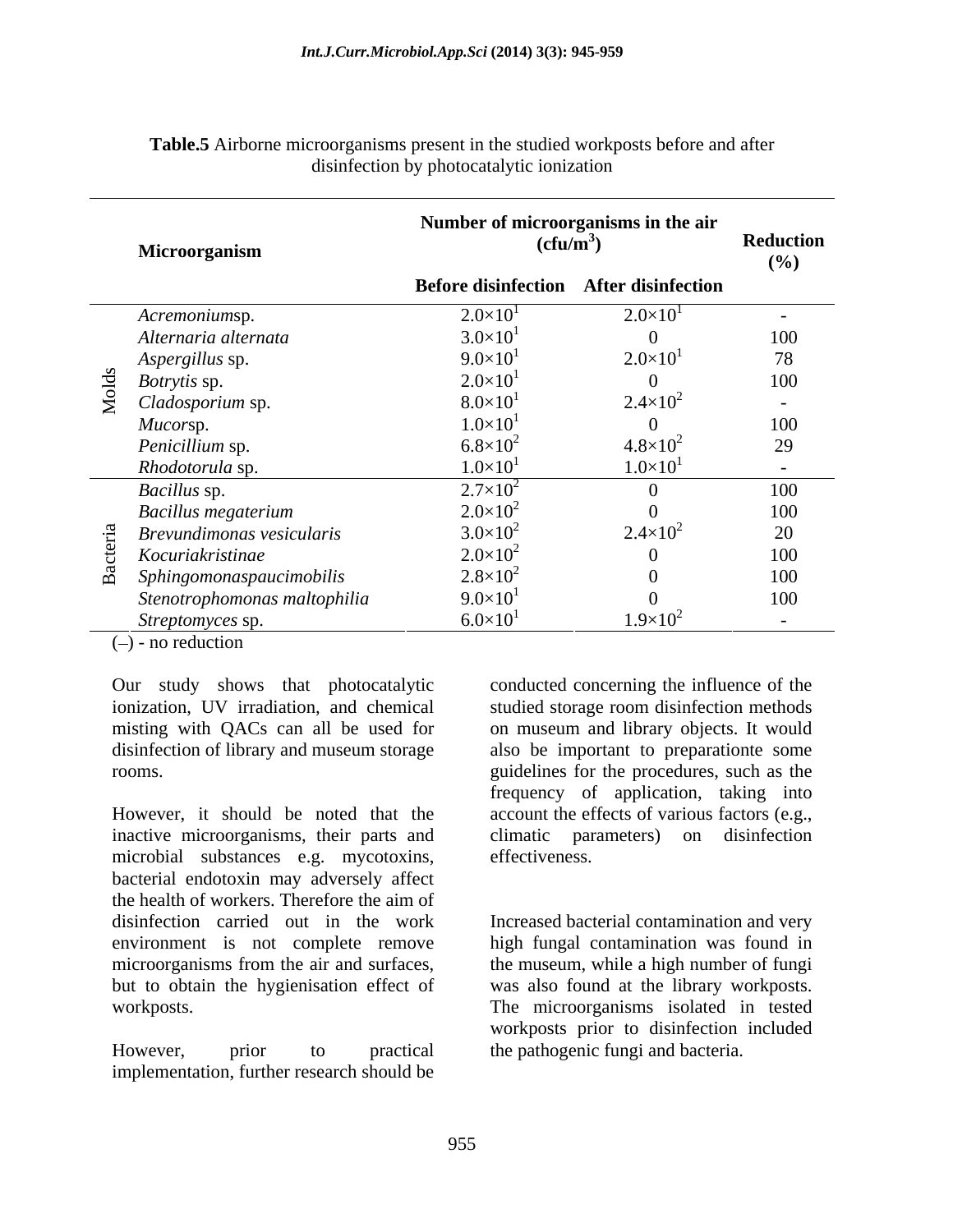|                   | Microorganism                | Number of microorganisms in the air<br>$(cfu/m^3)$ |                     | Reduction      |
|-------------------|------------------------------|----------------------------------------------------|---------------------|----------------|
|                   |                              | Before disinfection After disinfection             |                     | (%)            |
|                   | Alternaria alternata         | $1.5 \times 10^{2}$                                | $3.0\times10^{1}$   | 80             |
|                   | Aspergillus fumigatus        | $4.5 \times 10^{2}$                                | $\overline{0}$      | 100            |
|                   | Aspergillus niger            | $5.0 \times 10^{1}$                                | $\Omega$            | 100            |
|                   | Aspergillus wentii           | $3.3\times10^{2}$                                  | $\Omega$            | 100            |
|                   | Cladosporium cladosporioides | $\overline{0}$                                     | $8.0 \times 10^{1}$ | $\sim$ $-$     |
|                   | Cladosporium herbarum        | $1.4 \times 10^{2}$                                | $8.0 \times 10^{1}$ | 43             |
| olds              | Penicilliumsp.               | $1.3\times10^{2}$                                  | $8.0 \times 10^{1}$ | 38             |
| $\mathbf{\Sigma}$ | Penicillium citrinum         | $2.1 \times 10^3$                                  | $2.0 \times 10^{1}$ | 99             |
|                   | Penicillium commune          | $2.4 \times 10^{2}$                                | $2.0 \times 10^{1}$ | 92             |
|                   | Penicillium digitatum        | $\Omega$                                           | $2.0 \times 10^{1}$ | $\sim$ $ \sim$ |
|                   | Penicillium expansum         | $4.0 \times 10^{1}$                                | $\overline{0}$      | 100            |
|                   | Penicillium polonicum        | $3.0 \times 10^{1}$                                | $3.0\times10^{1}$   | $\sim$ $ \sim$ |
|                   | Penicillium waksmanii        | $5.5 \times 10^{2}$                                | $5.0 \times 10^{1}$ | 91             |
|                   | Stachybotryschartarum        | $1.0\times10^{2}$                                  | $\overline{0}$      | 100            |
|                   | Aeromonasachromogenes        | $3.0\times10^{1}$                                  | $\overline{0}$      | 100            |
|                   | <b>Bacillus subtilis</b>     | $4.5 \times 10^{2}$                                | $3.1 \times 10^{2}$ | 31             |
|                   | Bacillusmycoides             | $5.9\times10^{2}$                                  | $5.0 \times 10^{1}$ | 92             |
| ದ                 | Micrococcus sp.              | $5.3 \times 10^{2}$                                | $1.0 \times 10^{1}$ | 98             |
|                   | Pseudomonasluteola           | $2.8\times10^{2}$                                  | $\Omega$            | 100            |
|                   | Staphylococcus lentus        | $6.0 \times 10^{1}$                                |                     | 100            |
|                   | Staphylococcussaprophyticus  | $6.0 \times 10^{1}$                                | $\Omega$            | 100            |
|                   | Staphylococcusxylosus        | $5.6 \times 10^{2}$                                | $4.0\times10^{1}$   | 93             |
|                   | Streptomyces sp.             | $1.1 \times 10^{2}$                                | $2.0 \times 10^{1}$ | 82             |

**Table.6** Airborne microorganisms present in the studied workposts before and after disinfection by UV irradiation

 $(-)$  - no reduction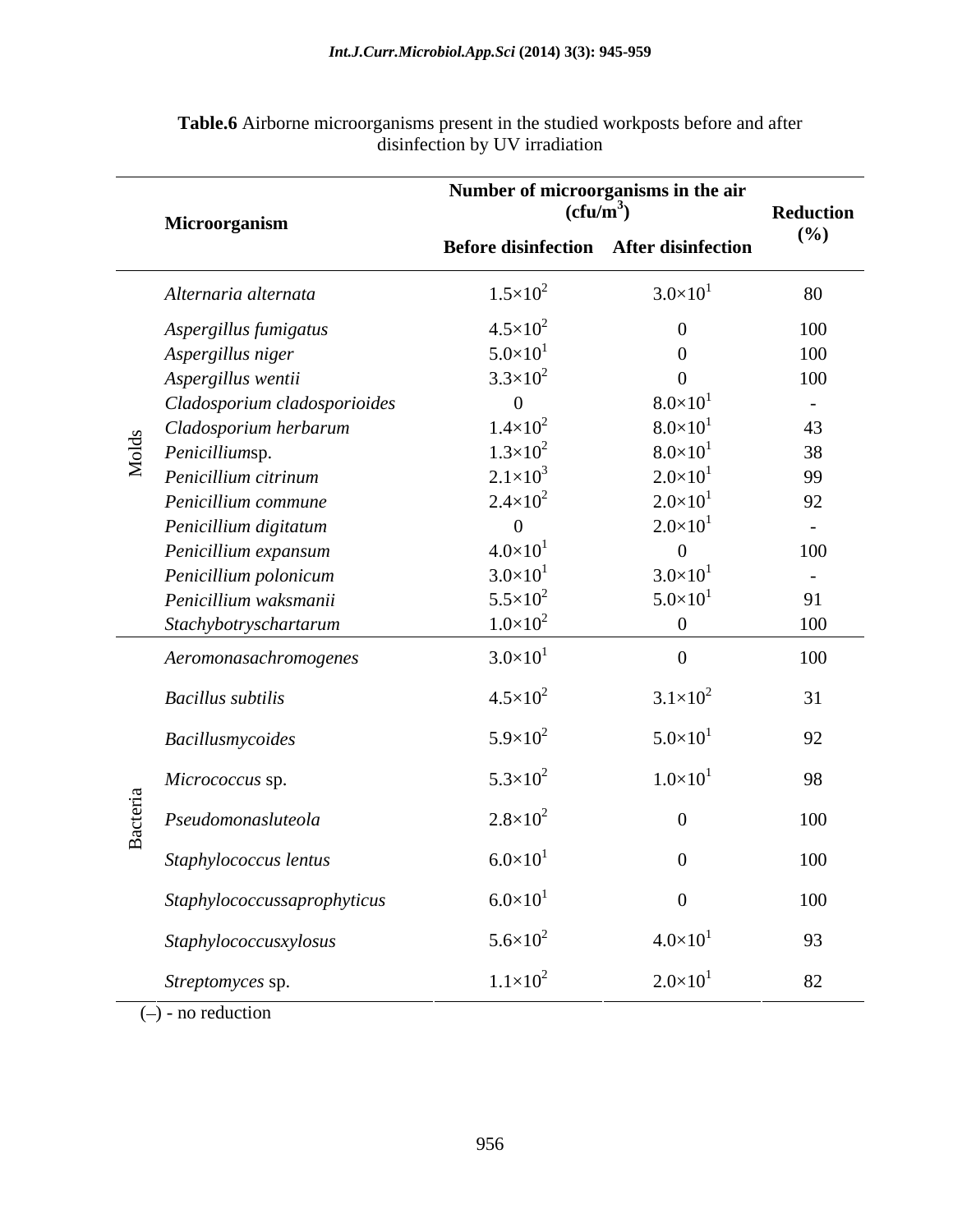**Table.7** Airborne microorganisms present in the studied workposts before and after disinfection by chemical misting with quaternary ammonium compounds

|                | Microorganism                              | air (cfu/m <sup>3</sup> )     | Number of microorganisms in the | Reduction<br>(%) |
|----------------|--------------------------------------------|-------------------------------|---------------------------------|------------------|
|                |                                            | <b>Before</b><br>disinfection | After<br>disinfection           |                  |
|                | Aspergillus sp.                            | $7.2\times10^{1}$             | $\overline{0}$                  | 100              |
|                | Cladosporium herbarum                      | $1.0\times10^{2}$             | $\overline{0}$                  | 100              |
|                | Cladosporium cladosporioides               | $6.7\times10^{2}$             | $7.0\times10^{1}$               | 90               |
|                | Fusarium sp.                               | $1.5 \times 10^{1}$           | $\overline{0}$                  | 100              |
| $\overline{d}$ | Mucorsp.                                   | $1.0\times10^{2}$             | $2.0\times10^{1}$               | 80               |
|                | $\sum_{n=1}^{\infty}$ Penicillium citrinum | $1.5 \times 10^{1}$           | $3.5 \times 10^{1}$             | $\sim$ $\sim$    |
|                | Penicillium commune                        | $2.0 \times 10^{2}$           | $\overline{0}$                  | 100              |
|                | Penicillium italicum                       | $3.2\times10^{2}$             | $9.8\times10^{1}$               | 70               |
|                | Penicillium purpurogenum                   | $2.3 \times 10^{1}$           | $\overline{0}$                  | 100              |
|                | Trichodermakoningii                        | $3.3 \times 10^{1}$           | $\overline{0}$                  | 100              |
|                | <b>Bacilluslentus</b>                      | $2.2 \times 10^{1}$           | $1.7 \times 10^{1}$             | 24               |
|                | <b>Bacillus</b> subtilis                   | $3.7 \times 10^{1}$           | $1.0\times10^{1}$               | 73               |
|                | Brevibacillussp.                           | $4.9\times10^{1}$             | $2.7\times10^{1}$               | 46               |
|                | Chrysobacteriumindologenes                 | $1.5 \times 10^{1}$           | $\overline{0}$                  | 100              |
|                | Kocuriakristinae                           | $7.2\times10^{1}$             | $\overline{0}$                  | 100              |
|                | Kocuriavarians                             | $6.0 \times 10^{1}$           | $1.0\times10^{1}$               | 83               |
| $\mathbf{\Xi}$ | Ochrobactrumanthropi                       | $1.6 \times 10^{1}$           | $1.0\times10^{1}$               | 36               |
|                | Staphylococcus capitis                     | $1.6 \times 10^{1}$           | $1.5 \times 10^{1}$             | 6                |
|                | Staphylococcus cohnii                      | $1.8 \times 10^{1}$           | $\overline{0}$                  | 100              |
|                | Staphylococcus haemolyticus                | $5.8 \times 10^{1}$           | $\overline{0}$                  | 100              |
|                | Staphylococcus lentus                      | $3.3 \times 10^{1}$           | $\theta$                        | 100              |
|                | Streptomyces sp.                           | $2.5 \times 10^{1}$           | $\theta$                        | 100              |
|                | Vibriovulnificus                           | $2.0 \times 10^{1}$           | $1.4 \times 10^{1}$             | 30               |

 $(-)$  - no reduction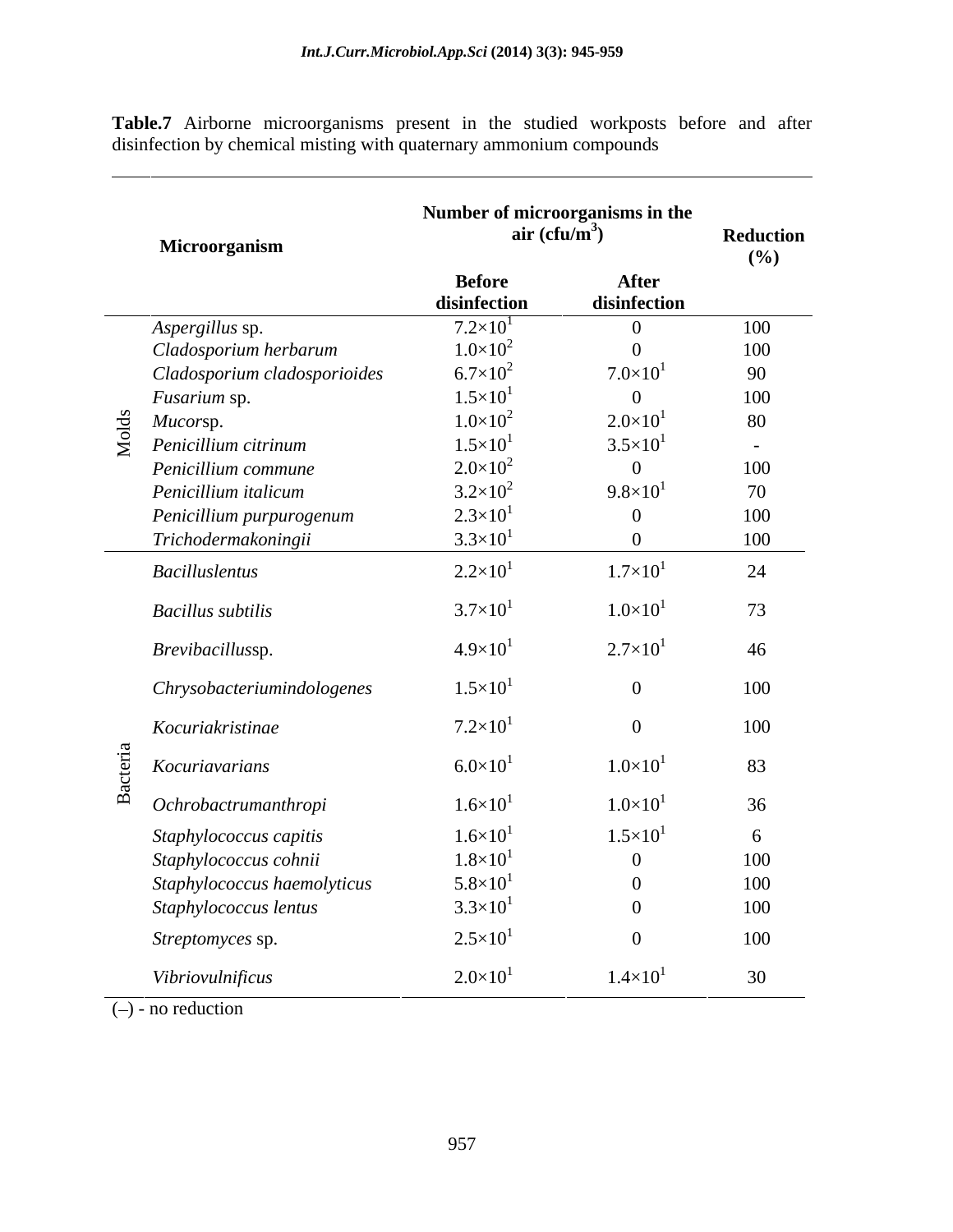Photocatalytic ionization and UV performed often and regularly. irradiation methods were found to be highly effective in reducing the number of microbes in the work environments. Chemical disinfection with QACs was the project of Polish National Center for characterized by lower effectiveness. This method was found to be superior in terms of eliminating molds, especially those resistant to other methods. Longer disinfection times with photocatalytic ionization and UV irradiation increase the biological agents in the working effectiveness of the process, while the sanitation effect following QAC contamination". disinfection is short-termed. The discussed disinfection methods efficiently eliminate References pathogenic or potentially pathogenic microorganisms from storage areas.

Chemical misting with QACs, UV radiation and photocatalytic ionization can M., Starink-Willemse, B., Andersen, be used for disinfection of the air and surfaces at workposts in libraries and museums, due to their high effectiveness<br>conserved the cladosportune diversity within the Cladosportune in microorganisms removal and diversity within the Chalosportunity elimination of majority of pathogens. The choice of disinfection method depends on inhabiting microbiota and microclimatic conditions in premises. Chemical misting with QACs and photocatalytic ionization containing quaternary ammonium are more efficient against fungi, while UV radiation, against bacteria. High dust community. J.<br>contamination of the air limits the 62:1160-1162. contamination of the air, limits the application of UV radiation and Chen, F., X., Yang, H.K.C., Mak, and Chan, photocatalytic ionization disinfection D.W.I. 2010. Flowcatalytic oxidation for methods. The higher efficiency in the microorganisms removal and longer effect<br> $E<sub>nviron.</sub> 45: 1747-54.$ of surface disinfection, compared to the Commission of the European Communities. air, has been shown, which implies that to achieve the good results of the air disinfection, the process should be Quality and its Impact on Man. Brusselsextended over more than three days for Luxembourg. UV radiation and photocatalytic Dalrymple, O.K., E. Stefanakos, and Trotz, ionization; in case of chemical misting  $-$  M.A. 2010. A review of the mechanisms the distribution process should be and modelling of photocatalytic

performed often and regularly. **Acknowledgement** 

Studies in libraries, were realized within Research and Development coordinated by Central Institute for Labour Protection National Research Institute, no. III.B.03 Development of principles for evaluation and prevention of hazards caused by biological agents in the working environment using indicators of microbial contamination".

# **References**

- **Significance of the results** effect of upper room UV Beggs, C.B., and Sleigh, P.A. 2002. A quantitative method for evaluating the germicidal effect of upper room UV fields. *Aerosol. Science*. 33: 1681-1699.
	- Bensch, K., J.Z., Groenewald, J., Dijksterhuis, M., Starink-Willemse, B., B.A., Summerell, H.-D., Shin, F.M., Dugan, H.-J., Schroers, U., Braun, and Crous P.W. 2010. Species and ecological diversity within the Cladosporium cladosporioides complex (Davidiellaceae, Capnodiales). *Stud. Mycol.* 67: 1-94.
	- Carson, R.T., E., Larson, S.B., Levy, B.M., Marshall, and Aiello, A.E. 2008. Use of antibacterial consumer products containing quaternary ammonium compounds and drug resistance in the community. *J. Antimicrob. Chemother.* 62: 1160-1162.
	- Chen, F., X., Yang, H.K.C., Mak, and Chan, D.W.T. 2010. Photocatalytic oxidation for antimicrobial control in built environment: A brief literature overview. *Build.*
	- *Environ.* 45: 1747–54.<br>Commission of the European Communities. 1993. *Biological particles in indoor environments.* Report No. 12: Indoor Air Luxembourg.
- the disinfection process should be  $\frac{d}{dx}$  and modelling or photocatalytic Dalrymple, O.K., E. Stefanakos, and Trotz, M.A. 2010. A review of the mechanisms and modelling of photocatalytic disinfection. *Appl. Catal. B* 98: 27-38.